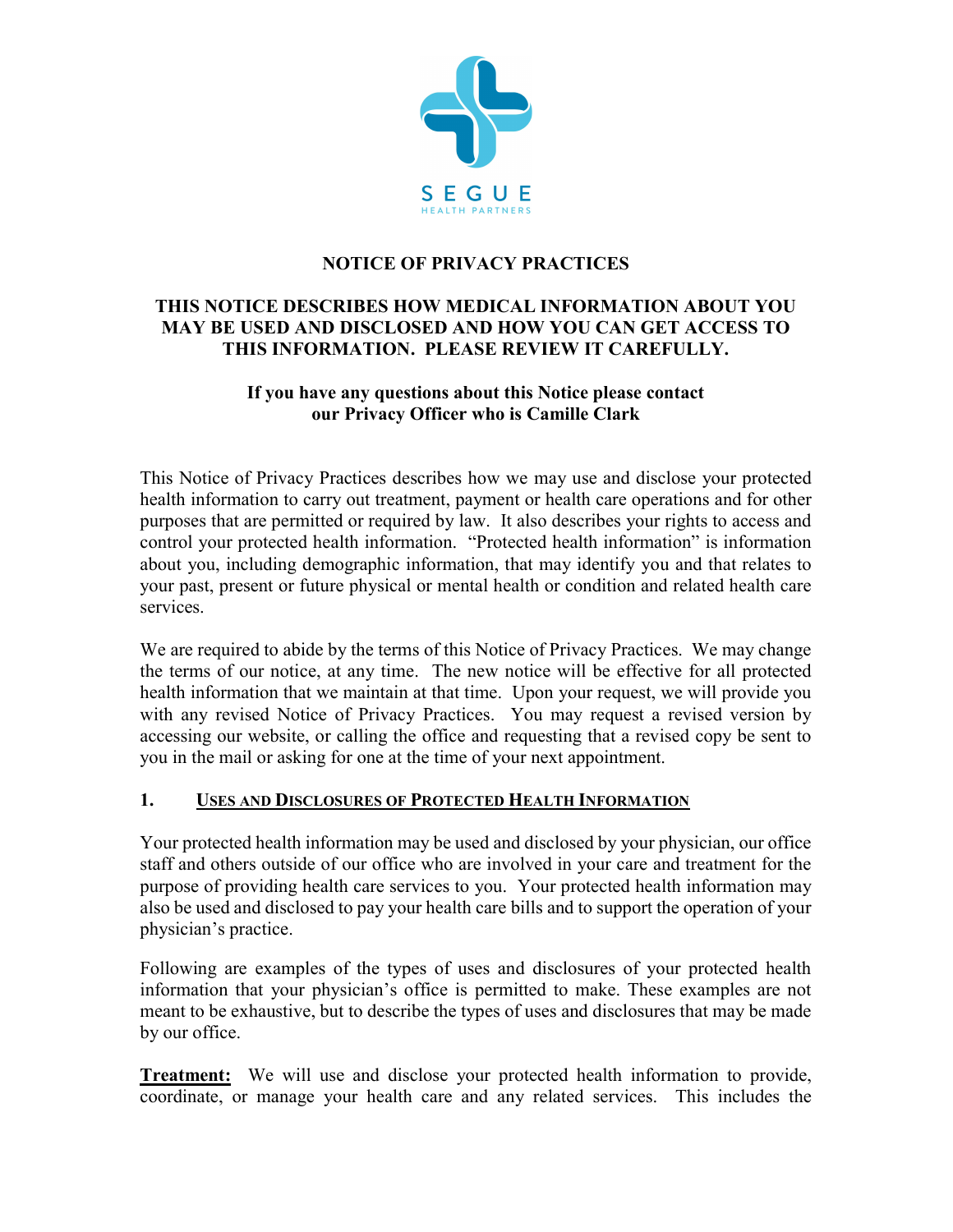coordination or management of your health care with another provider. For example, we would disclose your protected health information, as necessary, to a home health agency that provides care to you. We will also disclose protected health information to other physicians who may be treating you. For example, your protected health information may be provided to a physician to whom you have been referred to ensure that the physician has the necessary information to diagnose or treat you. In addition, we may disclose your protected health information from time-to-time to another physician or health care provider (e.g., a specialist or laboratory) who, at the request of your physician, becomes involved in your care by providing assistance with your health care diagnosis or treatment to your physician.

Payment: Your protected health information will be used and disclosed, as needed, to obtain payment for your health care services provided by us or by another provider. This may include certain activities that your health insurance plan may undertake before it approves or pays for the health care services we recommend for you such as: making a determination of eligibility or coverage for insurance benefits, reviewing services provided to you for medical necessity, and undertaking utilization review activities. For example, obtaining approval for a hospital stay may require that your relevant protected health information be disclosed to the health plan to obtain approval for the hospital admission.

Health Care Operations: We may use or disclose, as needed, your protected health information in order to support the business activities of your physician's practice. These activities include, but are not limited to, quality assessment activities, employee review activities, training of medical students, licensing, fundraising activities, and conducting or arranging for other business activities.

We will share your protected health information with third party "business associates" that perform various activities (for example, billing or transcription services) for our practice. Whenever an arrangement between our office and a business associate involves the use or disclosure of your protected health information, we will have a written contract that contains terms that will protect the privacy of your protected health information.

We may use or disclose your protected health information, as necessary, to provide you with information about treatment alternatives or other health-related benefits and services that may be of interest to you. You may contact our Privacy Officer to request that these materials not be sent to you.

We may use or disclose your demographic information and the dates that you received treatment from your physician, as necessary, in order to contact you for fundraising activities supported by our office. If you do not want to receive these materials, please contact our Privacy Officer and request that these fundraising materials not be sent to you.

#### Other Permitted and Required Uses and Disclosures That May Be Made Without Your Authorization or Opportunity to Agree or Object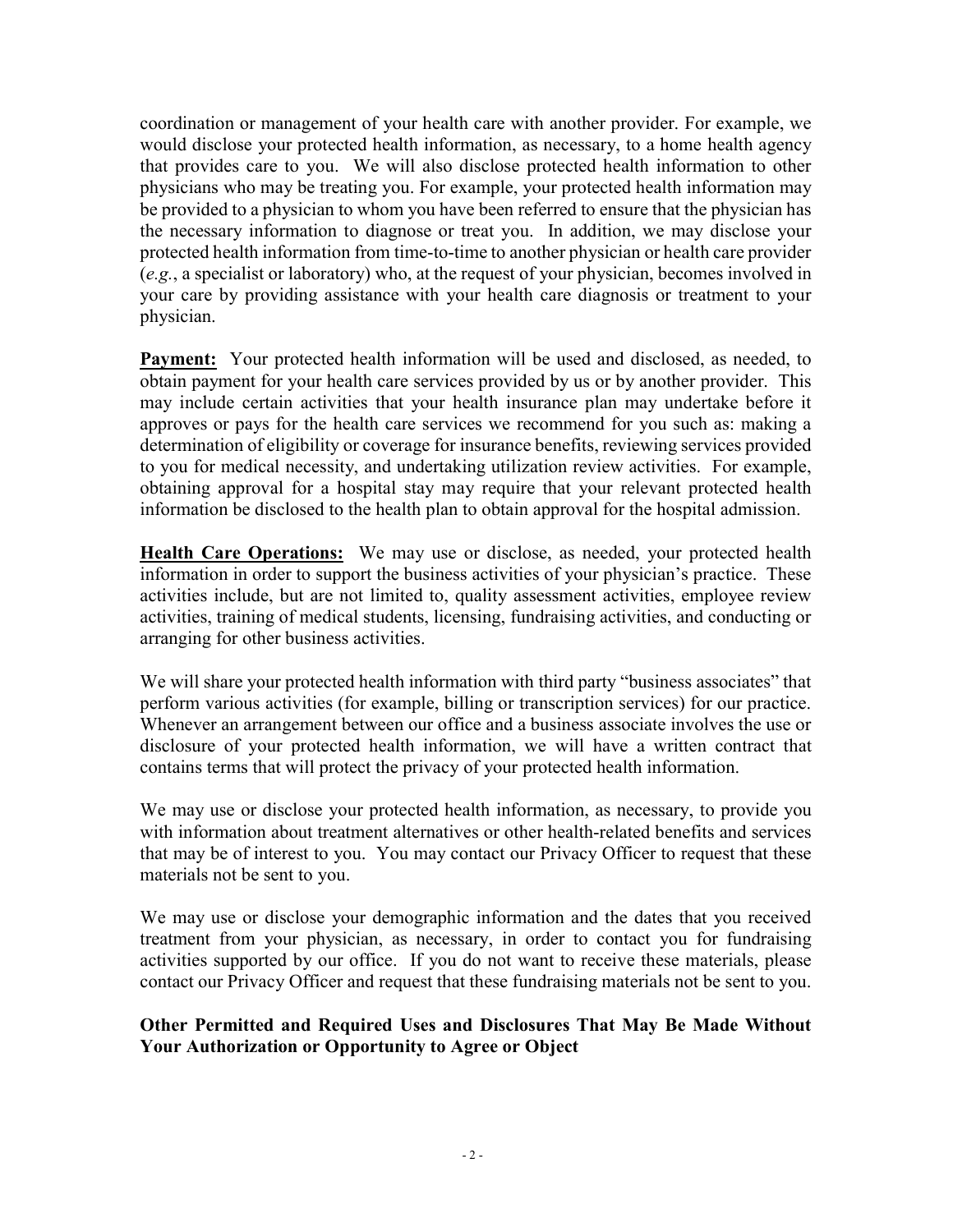We may use or disclose your protected health information in the following situations without your authorization or providing you the opportunity to agree or object. These situations include:

Required By Law: We may use or disclose your protected health information to the extent that the use or disclosure is required by law. The use or disclosure will be made in compliance with the law and will be limited to the relevant requirements of the law. You will be notified, if required by law, of any such uses or disclosures.

Public Health: We may disclose your protected health information for public health activities and purposes to a public health authority that is permitted by law to collect or receive the information. For example, a disclosure may be made for the purpose of preventing or controlling disease, injury or disability.

Communicable Diseases: We may disclose your protected health information, if authorized by law, to a person who may have been exposed to a communicable disease or may otherwise be at risk of contracting or spreading the disease or condition.

Health Oversight: We may disclose protected health information to a health oversight agency for activities authorized by law, such as audits, investigations, and inspections. Oversight agencies seeking this information include government agencies that oversee the health care system, government benefit programs, other government regulatory programs and civil rights laws.

Abuse or Neglect: We may disclose your protected health information to a public health authority that is authorized by law to receive reports of child abuse or neglect. In addition, we may disclose your protected health information if we believe that you have been a victim of abuse, neglect or domestic violence to the governmental entity or agency authorized to receive such information. In this case, the disclosure will be made consistent with the requirements of applicable federal and state laws.

Food and Drug Administration: We may disclose your protected health information to a person or company required by the Food and Drug Administration for the purpose of quality, safety, or effectiveness of FDA-regulated products or activities including, to report adverse events, product defects or problems, biologic product deviations, to track products; to enable product recalls; to make repairs or replacements, or to conduct post marketing surveillance, as required.

Legal Proceedings: We may disclose protected health information in the course of any judicial or administrative proceeding, in response to an order of a court or administrative tribunal (to the extent such disclosure is expressly authorized), or in certain conditions in response to a subpoena, discovery request or other lawful process.

Law Enforcement: We may also disclose protected health information, so long as applicable legal requirements are met, for law enforcement purposes. These law enforcement purposes include (1) legal processes and otherwise required by law, (2) limited information requests for identification and location purposes, (3) pertaining to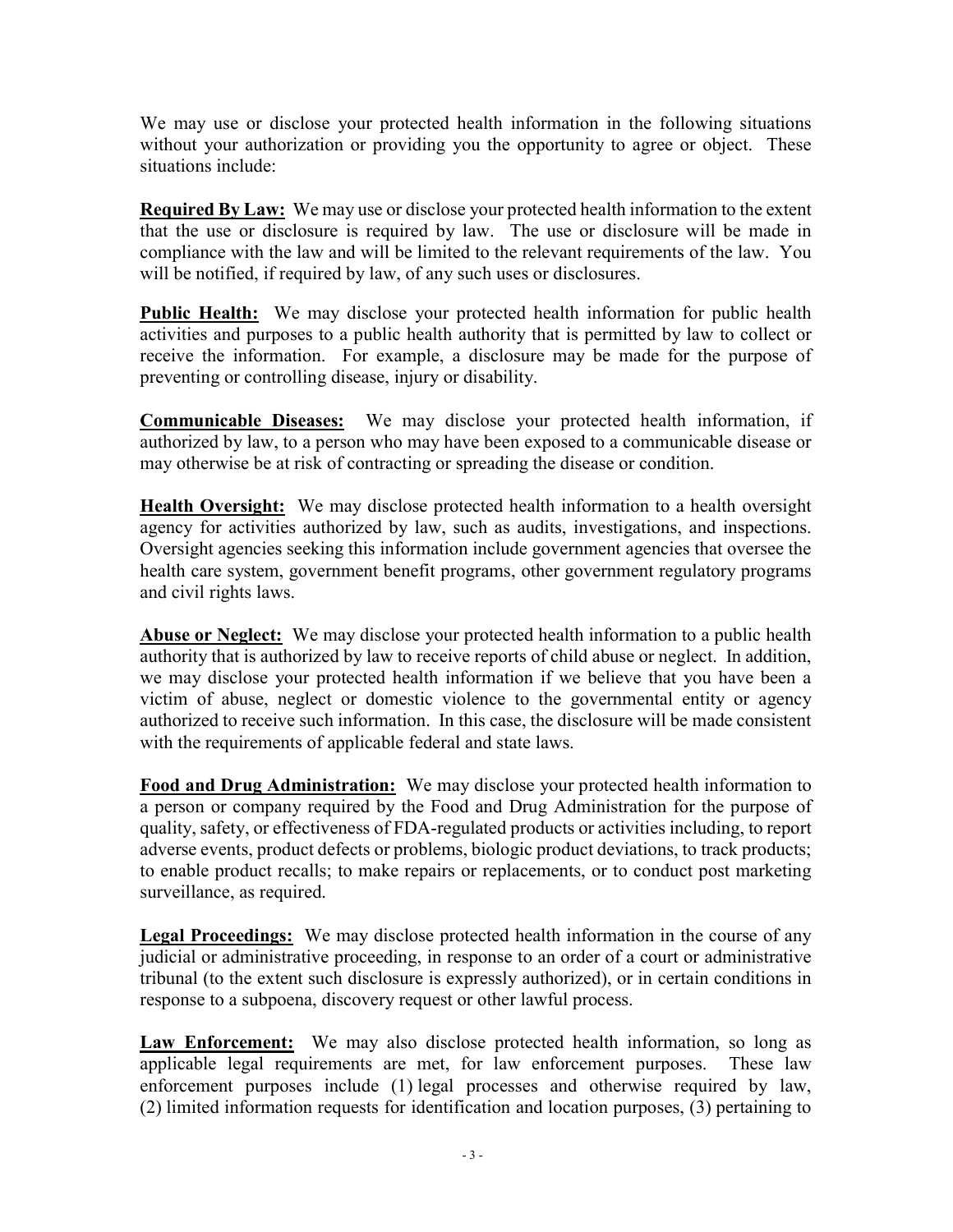victims of a crime, (4) suspicion that death has occurred as a result of criminal conduct, (5) in the event that a crime occurs on the premises of our practice, and (6) medical emergency (not on our practice's premises) and it is likely that a crime has occurred.

Coroners, Funeral Directors, and Organ Donation: We may disclose protected health information to a coroner or medical examiner for identification purposes, determining cause of death or for the coroner or medical examiner to perform other duties authorized by law. We may also disclose protected health information to a funeral director, as authorized by law, in order to permit the funeral director to carry out their duties. We may disclose such information in reasonable anticipation of death. Protected health information may be used and disclosed for cadaveric organ, eye or tissue donation purposes.

Research: We may disclose your protected health information to researchers when their research has been approved by an institutional review board that has reviewed the research proposal and established protocols to ensure the privacy of your protected health information.

Criminal Activity: Consistent with applicable federal and state laws, we may disclose your protected health information, if we believe that the use or disclosure is necessary to prevent or lessen a serious and imminent threat to the health or safety of a person or the public. We may also disclose protected health information if it is necessary for law enforcement authorities to identify or apprehend an individual.

**Military Activity and National Security:** When the appropriate conditions apply, we may use or disclose protected health information of individuals who are Armed Forces personnel (1) for activities deemed necessary by appropriate military command authorities; (2) for the purpose of a determination by the Department of Veterans Affairs of your eligibility for benefits, or (3) to foreign military authority if you are a member of that foreign military services. We may also disclose your protected health information to authorized federal officials for conducting national security and intelligence activities, including for the provision of protective services to the President or others legally authorized.

Workers' Compensation: We may disclose your protected health information as authorized to comply with workers' compensation laws and other similar legallyestablished programs.

Inmates: We may use or disclose your protected health information if you are an inmate of a correctional facility and your physician created or received your protected health information in the course of providing care to you.

## Uses and Disclosures of Protected Health Information Based upon Your Written Authorization

Other uses and disclosures of your protected health information will be made only with your written authorization, unless otherwise permitted or required by law as described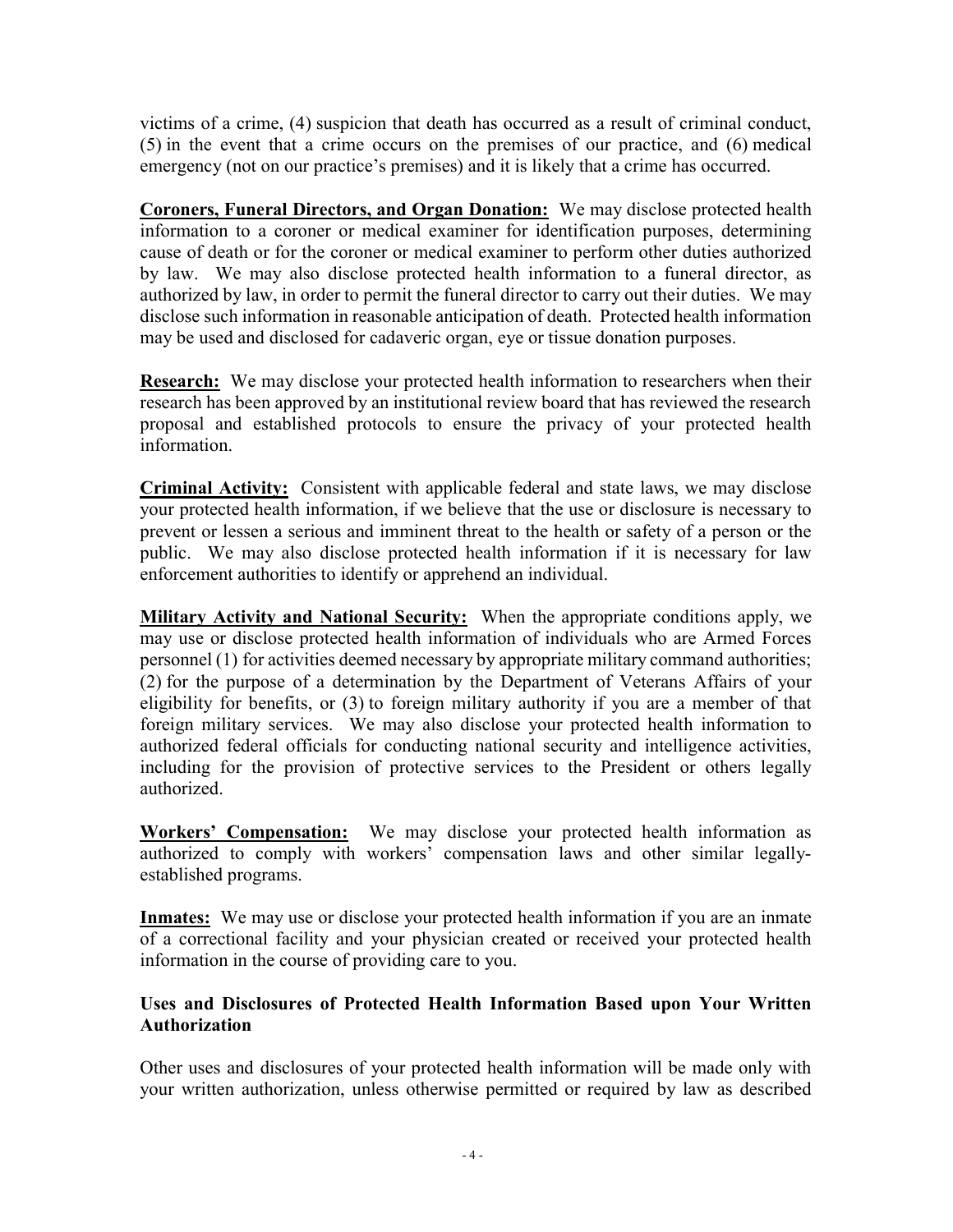below. You may revoke this authorization in writing at any time. If you revoke your authorization, we will no longer use or disclose your protected health information for the reasons covered by your written authorization. Please understand that we are unable to take back any disclosures already made with your authorization.

## Other Permitted and Required Uses and Disclosures That Require Providing You the Opportunity to Agree or Object

We may use and disclose your protected health information in the following instances. You have the opportunity to agree or object to the use or disclosure of all or part of your protected health information. If you are not present or able to agree or object to the use or disclosure of the protected health information, then your physician may, using professional judgement, determine whether the disclosure is in your best interest.

Facility Directories: Unless you object, we will use and disclose in our facility directory your name, the location at which you are receiving care, your general condition (such as fair or stable), and your religious affiliation. All of this information, except religious affiliation, will be disclosed to people that ask for you by name. Your religious affiliation will be only given to a member of the clergy, such as a priest or rabbi.

Others Involved in Your Health Care or Payment for your Care: Unless you object, we may disclose to a member of your family, a relative, a close friend or any other person you identify, your protected health information that directly relates to that person's involvement in your health care. If you are unable to agree or object to such a disclosure, we may disclose such information as necessary if we determine that it is in your best interest based on our professional judgment. We may use or disclose protected health information to notify or assist in notifying a family member, personal representative or any other person that is responsible for your care of your location, general condition or death. Finally, we may use or disclose your protected health information to an authorized public or private entity to assist in disaster relief efforts and to coordinate uses and disclosures to family or other individuals involved in your health care.

# 2. YOUR RIGHTS

Following is a statement of your rights with respect to your protected health information and a brief description of how you may exercise these rights.

You have the right to inspect and copy your protected health information. This means you may inspect and obtain a copy of protected health information about you for so long as we maintain the protected health information. You may obtain your medical record that contains medical and billing records and any other records that your physician and the practice uses for making decisions about you. As permitted by federal or state law, we may charge you a reasonable copy fee for a copy of your records.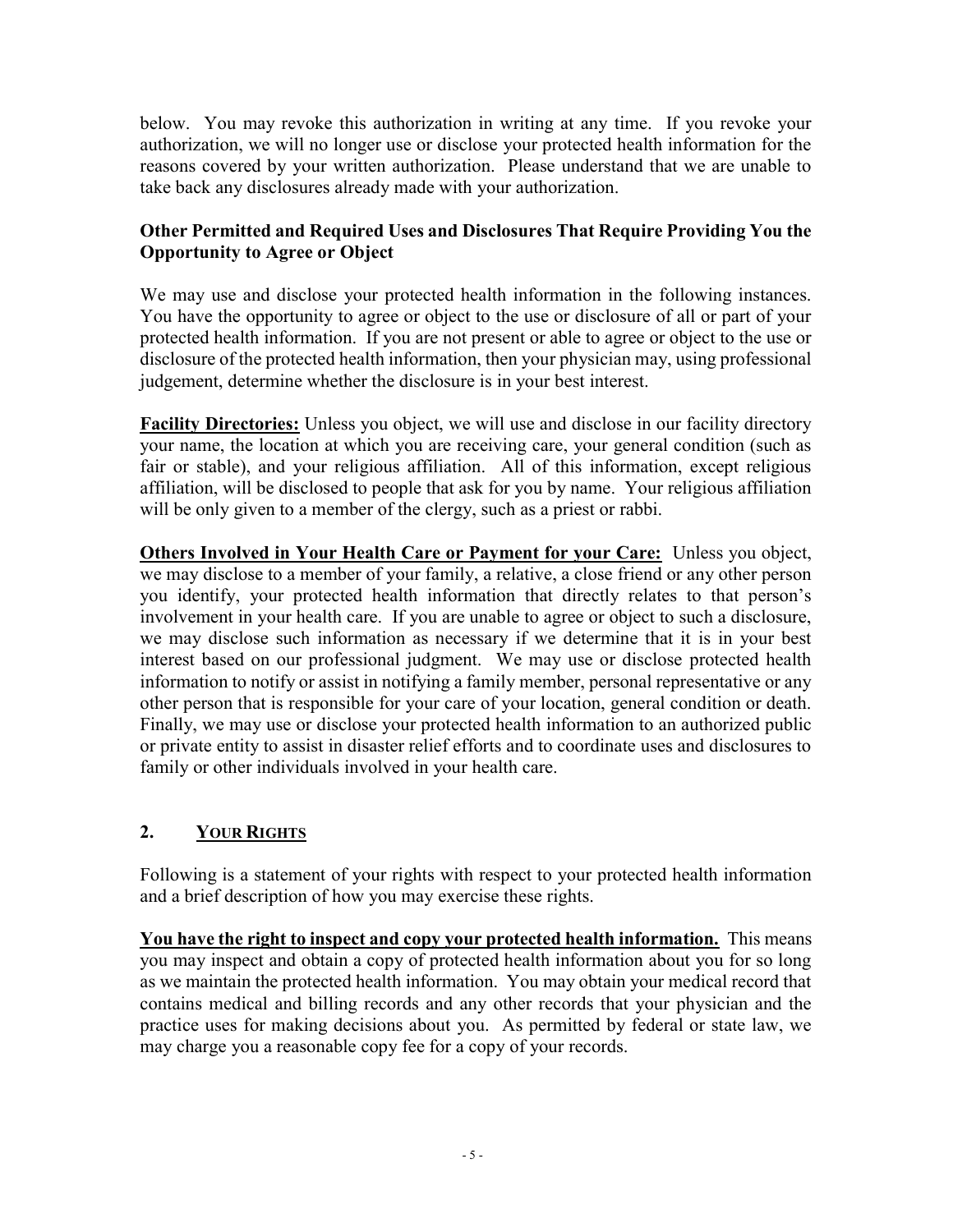Under federal law, however, you may not inspect or copy the following records: psychotherapy notes; information compiled in reasonable anticipation of, or use in, a civil, criminal, or administrative action or proceeding; and laboratory results that are subject to law that prohibits access to protected health information. Depending on the circumstances, a decision to deny access may be reviewable. In some circumstances, you may have a right to have this decision reviewed. Please contact our Privacy Officer if you have questions about access to your medical record.

You have the right to request a restriction of your protected health information. This means you may ask us not to use or disclose any part of your protected health information for the purposes of treatment, payment or health care operations. You may also request that any part of your protected health information not be disclosed to family members or friends who may be involved in your care or for notification purposes as described in this Notice of Privacy Practices. Your request must state the specific restriction requested and to whom you want the restriction to apply.

Your physician is not required to agree to a restriction that you may request. If your physician does agree to the requested restriction, we may not use or disclose your protected health information in violation of that restriction unless it is needed to provide emergency treatment. With this in mind, please discuss any restriction you wish to request with your physician. You may request a restriction by [describe how patient may obtain a restriction.]

You have the right to request to receive confidential communications from us by alternative means or at an alternative location. We will accommodate reasonable requests. We may also condition this accommodation by asking you for information as to how payment will be handled or specification of an alternative address or other method of contact. We will not request an explanation from you as to the basis for the request. Please make this request in writing to our Privacy Officer.

You may have the right to have your physician amend your protected health information. This means you may request an amendment of protected health information about you in a designated record set for so long as we maintain this information. In certain cases, we may deny your request for an amendment. If we deny your request for amendment, you have the right to file a statement of disagreement with us and we may prepare a rebuttal to your statement and will provide you with a copy of any such rebuttal. Please contact our Privacy Officer if you have questions about amending your medical record.

You have the right to receive an accounting of certain disclosures we have made, if any, of your protected health information. This right applies to disclosures for purposes other than treatment, payment or health care operations as described in this Notice of Privacy Practices. It excludes disclosures we may have made to you if you authorized us to make the disclosure, for a facility directory, to family members or friends involved in your care, or for notification purposes, for national security or intelligence, to law enforcement (as provided in the privacy rule) or correctional facilities, as part of a limited